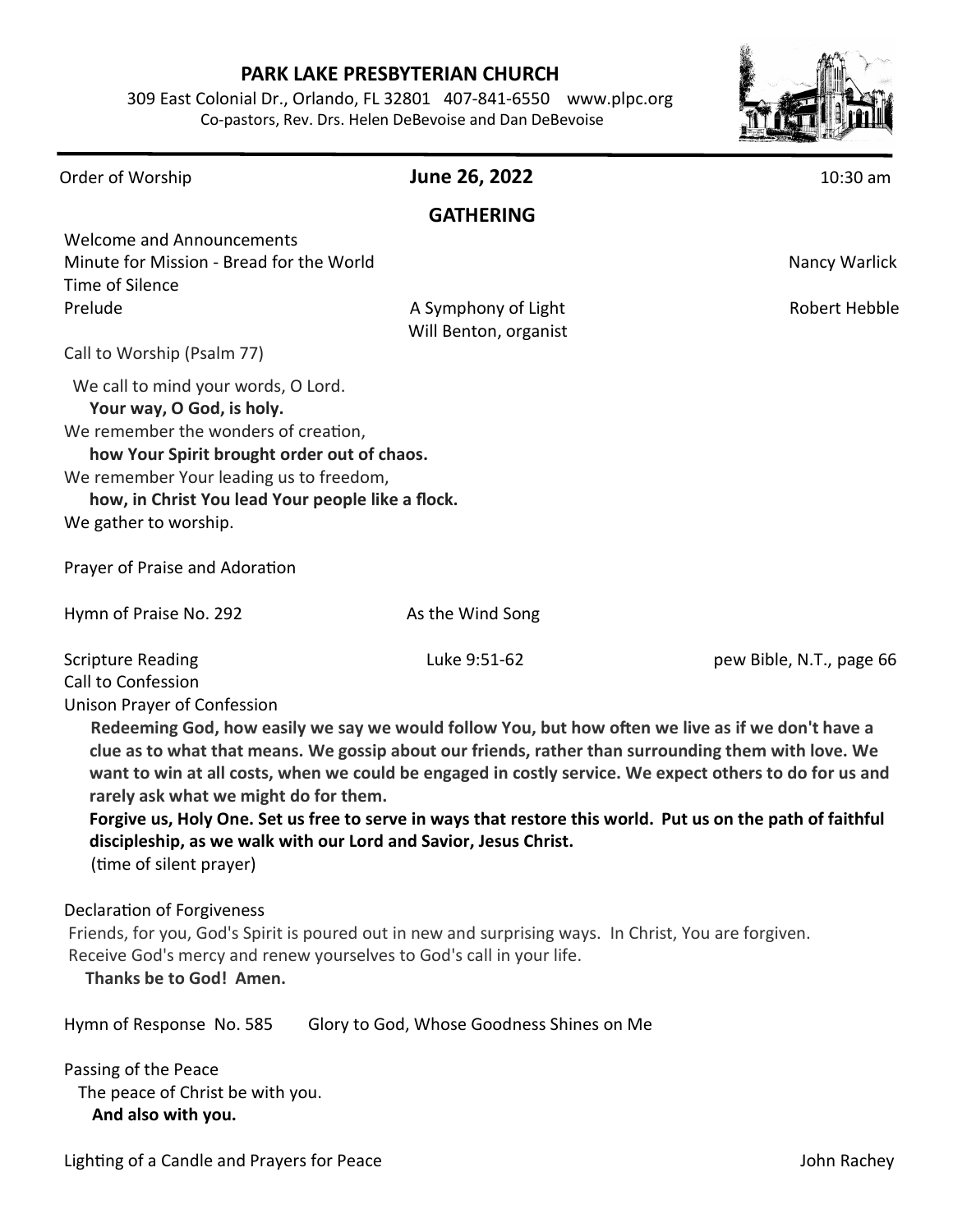## **THE WORD**

Welcoming the Children

*Following the time on the steps, children are invited to pick up a lap desk from the west side of the chancel and go sit on the floor near their families. This is PRAYground time. The children are provided with coloring and activity pages, as well as other supplies, allowing them to continue exploring today's gospel message.*

## Scripture Reading Galatians 5:1, 13-15 pew Bible, N.T., pg. 179 Blessing of Children Hymn No. 188 **Jesus Loves Me!**  *(v1) Jesus loves me this I know, for the Bible tells me so. Little ones to him belong. they are weak, but he is strong. Yes, Jesus loves me! Yes, Jesus loves me! Yes, Jesus loves me. The Bible tells me so. (v.2) Jesus loves me! This I know, as he loved so long ago, taking children on his knee, saying "Let them come to me."*

| Sermon                                                                                                                                                                                                                                                                                                                                                                                                                                                                                | For Freedom Christ Has Made You Free         | Dr. Helen DeBevoise                                                                                                                                                                    |
|---------------------------------------------------------------------------------------------------------------------------------------------------------------------------------------------------------------------------------------------------------------------------------------------------------------------------------------------------------------------------------------------------------------------------------------------------------------------------------------|----------------------------------------------|----------------------------------------------------------------------------------------------------------------------------------------------------------------------------------------|
| *Affirmation of Faith                                                                                                                                                                                                                                                                                                                                                                                                                                                                 | The Apostles' Creed<br>(ecumenical)          | Glory to God hymnal, pg. 17                                                                                                                                                            |
| I believe in God, the Father Almighty,<br>creator of heaven and earth.<br>And in Jesus Christ, God's only Son, our Lord,<br>who was conceived by the Holy Spirit,<br>born of the Virgin Mary,<br>suffered under Pontius Pilate,<br>was crucified, died, and was buried;<br>he descended to the dead;<br>the third day he rose again from the dead;<br>he ascended into heaven,<br>he is seated at the right hand of the Father,<br>and he will come to judge the living and the dead. |                                              | I believe in the Holy Spirit,<br>the holy catholic church,<br>the communion of saints,<br>the forgiveness of sins,<br>the resurrection of the body,<br>and the life everlasting. Amen. |
| Presentation of Tithes and Offerings<br>Offertory                                                                                                                                                                                                                                                                                                                                                                                                                                     | I Walk with God<br>Russell Stephens, soloist | words by P.F. Webster<br>music by N. Brodszky                                                                                                                                          |
| Prayers of the People and the Lord's Prayer                                                                                                                                                                                                                                                                                                                                                                                                                                           | <b>SENDING</b>                               |                                                                                                                                                                                        |
| Hymn No. 772<br>Charge and Benediction                                                                                                                                                                                                                                                                                                                                                                                                                                                | Live Into Hope                               |                                                                                                                                                                                        |
| Postlude                                                                                                                                                                                                                                                                                                                                                                                                                                                                              | Pièce Symphony<br>Will Benton, organist      | Cèsar Franck                                                                                                                                                                           |

**Worship Leaders Today**: Revs. Dr. Dan and Helen DeBevoise, co-pastors; Robb Ross, choir director; Will Benton, organist. John Rachey will be lighting the Peace candle.

**June Ushers**: Susan Gantt, Jane Callahan, Linda Shrieves, Susan Frith, Nancy Jones, Nancy Hunter, Mark Sonderman, and Aaron Hull.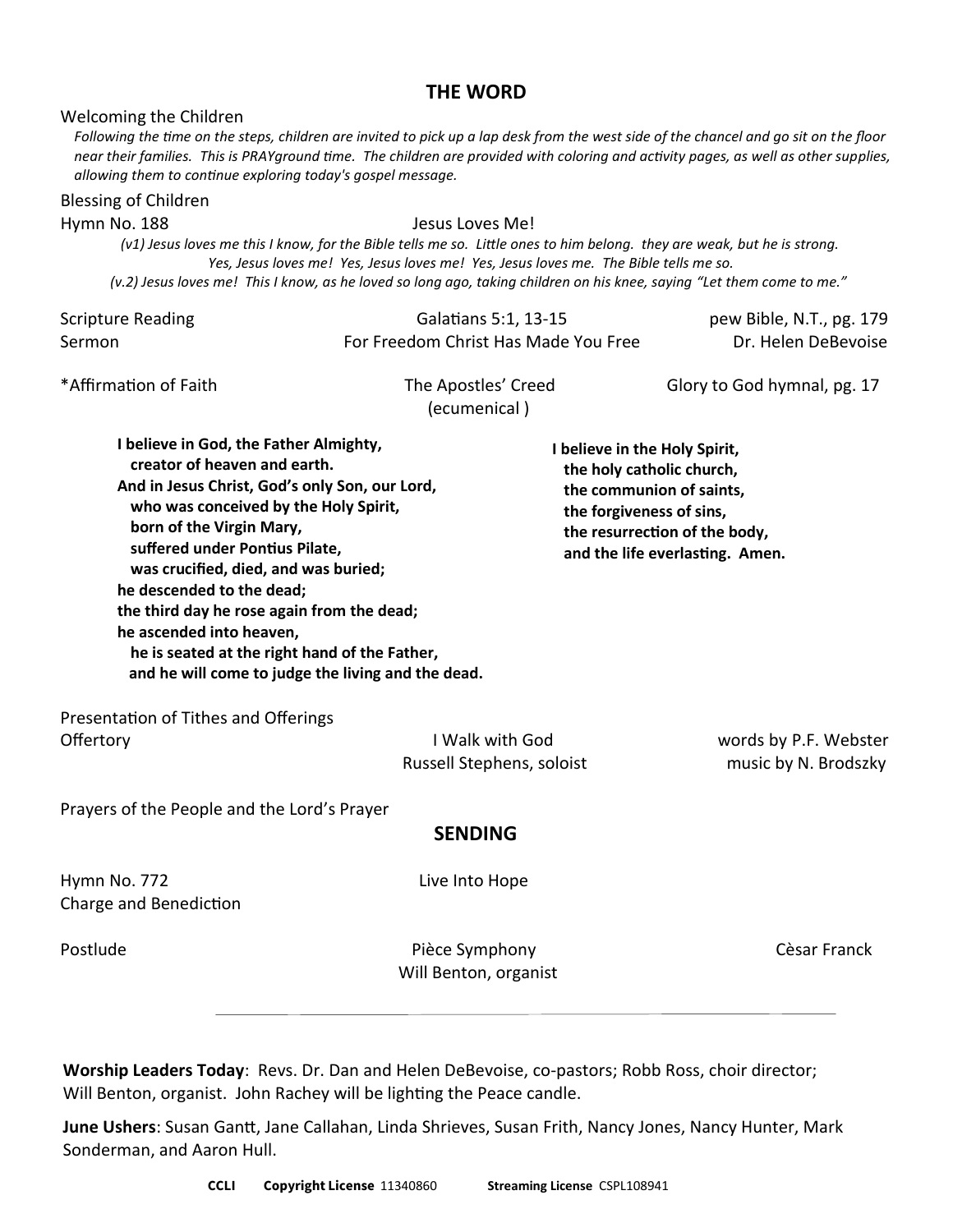**GIFT OF THE HOLY SPIRIT** 

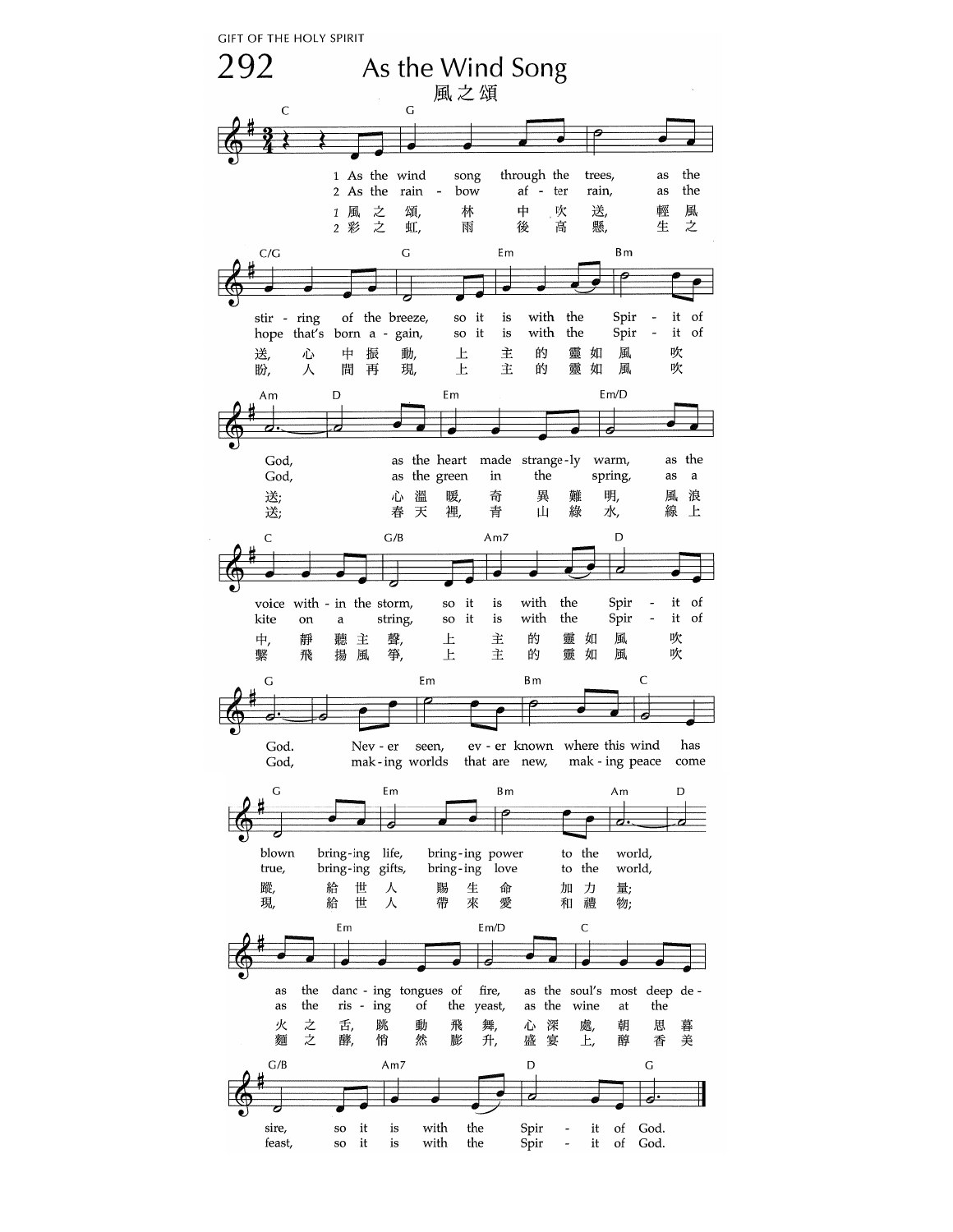**SERVICE MUSIC**